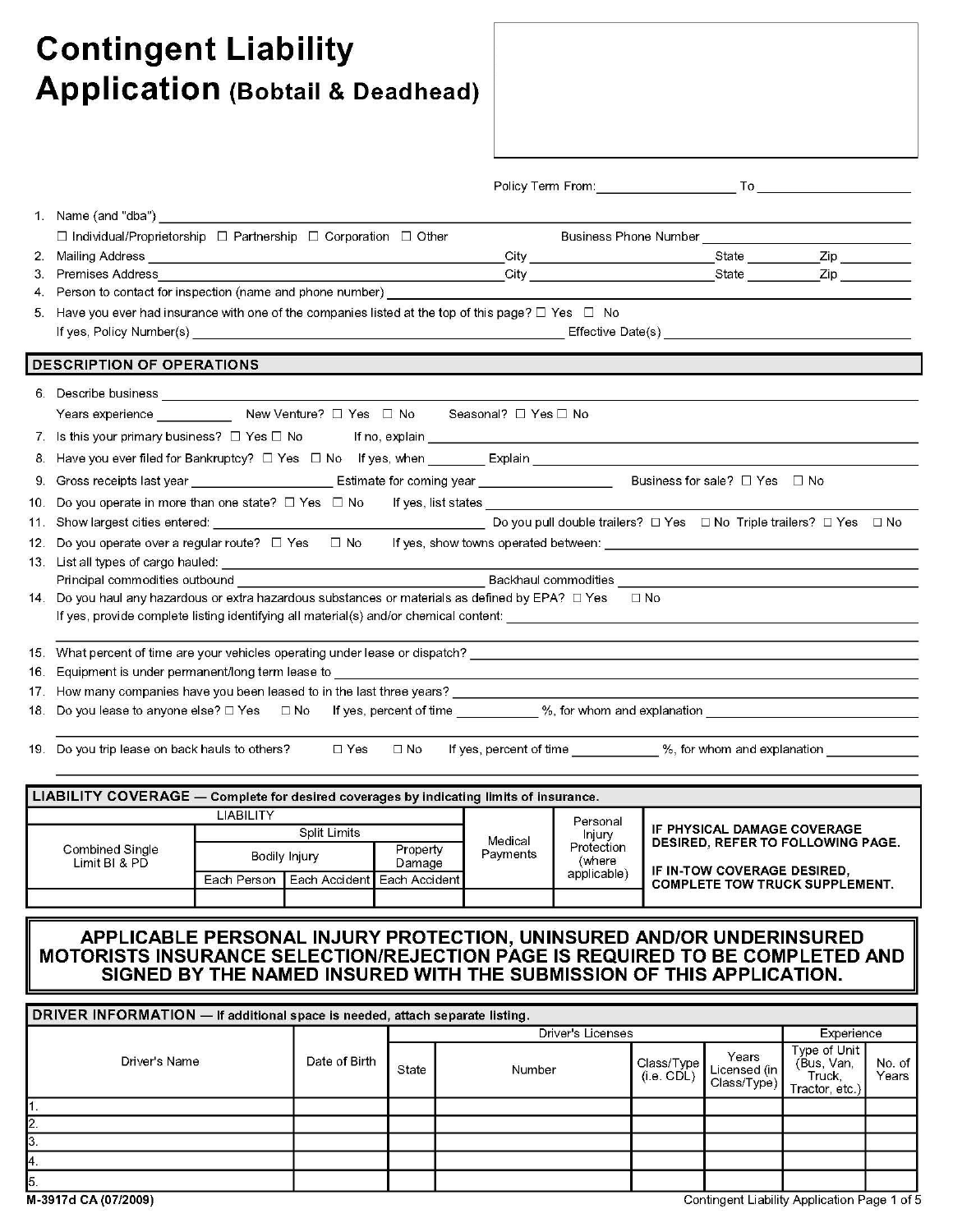| DRIVER INFORMATION (Continued) - If additional space is needed, attach separate listing.     |                                                                                           |                                           |                                                                  |                                                                                                                                                                                                                                                                               |                                              |                                                                                                                       |  |                                                                                                                                               |              |  |                                                                                                                                                                                                                                    |         |                                                |           |                                                    |                 |  |
|----------------------------------------------------------------------------------------------|-------------------------------------------------------------------------------------------|-------------------------------------------|------------------------------------------------------------------|-------------------------------------------------------------------------------------------------------------------------------------------------------------------------------------------------------------------------------------------------------------------------------|----------------------------------------------|-----------------------------------------------------------------------------------------------------------------------|--|-----------------------------------------------------------------------------------------------------------------------------------------------|--------------|--|------------------------------------------------------------------------------------------------------------------------------------------------------------------------------------------------------------------------------------|---------|------------------------------------------------|-----------|----------------------------------------------------|-----------------|--|
| No. Years<br>Previous<br>Commercial                                                          |                                                                                           | Date of Hire                              | Accidents and Minor Moving Traffic<br>Violations in Past 5 Years |                                                                                                                                                                                                                                                                               |                                              |                                                                                                                       |  | <b>Major Convictions</b><br>(DWI/DUI, Hit & Run, Manslaughter, Reckless,<br>Driving While Suspended/ Revoked, Speed<br>Contest, other felony) |              |  |                                                                                                                                                                                                                                    |         |                                                |           | Employee (E)<br>Ind. Cont. (IC)<br>Owner/Op. (O/O) |                 |  |
|                                                                                              | Driving<br>Experience                                                                     |                                           | No. of<br>Accidents                                              | Date(s)                                                                                                                                                                                                                                                                       | No. of<br>Violations                         | Date(s)                                                                                                               |  | <b>Describe Conviction</b>                                                                                                                    |              |  |                                                                                                                                                                                                                                    | Date(s) |                                                |           | Franchisee (F)                                     |                 |  |
| 1.                                                                                           |                                                                                           |                                           |                                                                  |                                                                                                                                                                                                                                                                               |                                              |                                                                                                                       |  |                                                                                                                                               |              |  |                                                                                                                                                                                                                                    |         |                                                |           |                                                    |                 |  |
| $\overline{2}$ .                                                                             |                                                                                           |                                           |                                                                  |                                                                                                                                                                                                                                                                               |                                              |                                                                                                                       |  |                                                                                                                                               |              |  |                                                                                                                                                                                                                                    |         |                                                |           |                                                    |                 |  |
| 3.                                                                                           |                                                                                           |                                           |                                                                  |                                                                                                                                                                                                                                                                               |                                              |                                                                                                                       |  |                                                                                                                                               |              |  |                                                                                                                                                                                                                                    |         |                                                |           |                                                    |                 |  |
| 4.                                                                                           |                                                                                           |                                           |                                                                  |                                                                                                                                                                                                                                                                               |                                              |                                                                                                                       |  |                                                                                                                                               |              |  |                                                                                                                                                                                                                                    |         |                                                |           |                                                    |                 |  |
| 5.                                                                                           |                                                                                           |                                           |                                                                  |                                                                                                                                                                                                                                                                               |                                              |                                                                                                                       |  |                                                                                                                                               |              |  |                                                                                                                                                                                                                                    |         |                                                |           |                                                    |                 |  |
|                                                                                              | PLEASE ATTACH DETAILED EXPLANATION OF ACCIDENTS LISTED ABOVE.                             |                                           |                                                                  |                                                                                                                                                                                                                                                                               |                                              |                                                                                                                       |  |                                                                                                                                               |              |  |                                                                                                                                                                                                                                    |         |                                                |           |                                                    |                 |  |
| 20.                                                                                          | Are drivers covered by Workers Compensation? $\Box$ Yes $\Box$ No If yes, name of carrier |                                           |                                                                  |                                                                                                                                                                                                                                                                               |                                              |                                                                                                                       |  |                                                                                                                                               |              |  |                                                                                                                                                                                                                                    |         |                                                |           |                                                    |                 |  |
| 21.                                                                                          |                                                                                           | Minimum years driving experience required |                                                                  |                                                                                                                                                                                                                                                                               |                                              |                                                                                                                       |  |                                                                                                                                               |              |  | Are vehicles owner-driven only? $\Box$ Yes $\Box$ No                                                                                                                                                                               |         |                                                |           |                                                    |                 |  |
| 22.                                                                                          |                                                                                           |                                           |                                                                  | Are drivers ever allowed to take vehicles home at night? $\Box$ Yes $\Box$ No                                                                                                                                                                                                 |                                              |                                                                                                                       |  |                                                                                                                                               |              |  | If yes, will family members drive? $\Box$ Yes $\Box$ No                                                                                                                                                                            |         |                                                |           |                                                    |                 |  |
| 23.                                                                                          |                                                                                           |                                           |                                                                  | Do you order MVR's on all drivers prior to hiring? $\Box$ Yes $\Box$ No                                                                                                                                                                                                       |                                              |                                                                                                                       |  |                                                                                                                                               |              |  | Driver's maximum driving hours ____ daily, ____ weekly                                                                                                                                                                             |         |                                                |           |                                                    |                 |  |
| 24.                                                                                          |                                                                                           |                                           |                                                                  | Do you agree to report all newly hired operators? $\Box$ Yes $\Box$ No                                                                                                                                                                                                        |                                              |                                                                                                                       |  |                                                                                                                                               |              |  |                                                                                                                                                                                                                                    |         |                                                |           |                                                    |                 |  |
| 25.                                                                                          |                                                                                           |                                           |                                                                  | What is the basis for driver(s) pay? $\Box$ Hourly $\Box$ Trip $\Box$ Mileage                                                                                                                                                                                                 |                                              |                                                                                                                       |  |                                                                                                                                               |              |  | □ Other, Explain <u>Network of the State of</u> Text of Text of Text of Text of Text of Text of Text of Text of Text of Text of Text of Text of Text of Text of Text of Text of Text of Text of Text of Text of Text of Text of Te |         |                                                |           |                                                    |                 |  |
|                                                                                              |                                                                                           |                                           |                                                                  | SCHEDULE OF AUTOS/VEHICLES - Describe all vehicles for which application is made for insurance.                                                                                                                                                                               |                                              |                                                                                                                       |  |                                                                                                                                               |              |  |                                                                                                                                                                                                                                    |         |                                                |           |                                                    |                 |  |
|                                                                                              |                                                                                           |                                           | Body Type (i.e.                                                  |                                                                                                                                                                                                                                                                               |                                              |                                                                                                                       |  | Gross                                                                                                                                         | Total        |  | <b>Principal Garaging</b>                                                                                                                                                                                                          |         | Radius                                         |           | Annual                                             | $(A)$ Anti-     |  |
| No.                                                                                          | Veh. <b> </b> Model<br>Year                                                               | Vehicle Make<br>& Model                   | Truck, Tractor,                                                  |                                                                                                                                                                                                                                                                               | <b>Full Vehicle Identification</b><br>Number |                                                                                                                       |  | Vehicle<br>Weight                                                                                                                             | # of<br>rear |  | Location<br>(city & state)                                                                                                                                                                                                         |         | of<br>Opera-                                   |           | Mileage<br>Per                                     | Lock<br>Brakes, |  |
|                                                                                              |                                                                                           |                                           | Trailer, etc.)                                                   |                                                                                                                                                                                                                                                                               |                                              |                                                                                                                       |  | (GVW)                                                                                                                                         | axles        |  |                                                                                                                                                                                                                                    |         | tion                                           |           | Vehicle                                            | (B) Air Bags    |  |
| $\mathbf{1}$                                                                                 |                                                                                           |                                           |                                                                  |                                                                                                                                                                                                                                                                               |                                              |                                                                                                                       |  |                                                                                                                                               |              |  |                                                                                                                                                                                                                                    |         |                                                |           |                                                    |                 |  |
| 2                                                                                            |                                                                                           |                                           |                                                                  |                                                                                                                                                                                                                                                                               |                                              |                                                                                                                       |  |                                                                                                                                               |              |  |                                                                                                                                                                                                                                    |         |                                                |           |                                                    |                 |  |
| 3                                                                                            |                                                                                           |                                           |                                                                  |                                                                                                                                                                                                                                                                               |                                              |                                                                                                                       |  |                                                                                                                                               |              |  |                                                                                                                                                                                                                                    |         |                                                |           |                                                    |                 |  |
| 4                                                                                            |                                                                                           |                                           |                                                                  |                                                                                                                                                                                                                                                                               |                                              |                                                                                                                       |  |                                                                                                                                               |              |  |                                                                                                                                                                                                                                    |         |                                                |           |                                                    |                 |  |
| 5                                                                                            |                                                                                           |                                           |                                                                  |                                                                                                                                                                                                                                                                               |                                              |                                                                                                                       |  |                                                                                                                                               |              |  |                                                                                                                                                                                                                                    |         |                                                |           |                                                    |                 |  |
| 26.                                                                                          |                                                                                           |                                           |                                                                  | Will lessor be added as additional insured? $\Box$ Yes $\Box$ No If yes, give name and address of lessor for each vehicle $\Box$                                                                                                                                              |                                              |                                                                                                                       |  |                                                                                                                                               |              |  |                                                                                                                                                                                                                                    |         |                                                |           |                                                    |                 |  |
|                                                                                              |                                                                                           |                                           |                                                                  |                                                                                                                                                                                                                                                                               |                                              |                                                                                                                       |  |                                                                                                                                               |              |  |                                                                                                                                                                                                                                    |         |                                                |           |                                                    |                 |  |
| 27.<br>28.                                                                                   |                                                                                           |                                           |                                                                  | Number of vehicles owned: Pick-Ups _______ Trucks _______ Tractors _______ Semi-Trailers _______ Trailers _______ Pup Trailers _______<br>Number of vehicles leased: Pick-Ups _______ Trucks _______ Tractors ______ Semi-Trailers ______ Trailers ______ Pup Trailers ______ |                                              |                                                                                                                       |  |                                                                                                                                               |              |  |                                                                                                                                                                                                                                    |         |                                                |           |                                                    |                 |  |
|                                                                                              |                                                                                           |                                           |                                                                  |                                                                                                                                                                                                                                                                               |                                              |                                                                                                                       |  |                                                                                                                                               |              |  |                                                                                                                                                                                                                                    |         |                                                |           |                                                    |                 |  |
|                                                                                              |                                                                                           |                                           |                                                                  | PHYSICAL DAMAGE COVERAGE - Complete spaces below in detail for each respective auto/vehicle described above.                                                                                                                                                                  |                                              |                                                                                                                       |  |                                                                                                                                               |              |  |                                                                                                                                                                                                                                    |         |                                                |           |                                                    |                 |  |
| Veh.                                                                                         | Date                                                                                      |                                           | Cost When                                                        | (excluding permanently                                                                                                                                                                                                                                                        |                                              | Cost When Current Stated Value   Value of Permanently   Total Stated   Physical Damage Deductible<br>Attached Special |  |                                                                                                                                               | Amount to be |  |                                                                                                                                                                                                                                    |         |                                                |           | Cargo<br>Limit of                                  |                 |  |
| No.                                                                                          | Purchased                                                                                 |                                           | Purchased                                                        | attached equipment)                                                                                                                                                                                                                                                           |                                              | Equipment                                                                                                             |  |                                                                                                                                               | Insured      |  | $\Box$ Comprehensive<br>□ Spec. C of Loss                                                                                                                                                                                          |         |                                                | Collision |                                                    | Insurance       |  |
| $\mathbf{1}$                                                                                 |                                                                                           |                                           |                                                                  |                                                                                                                                                                                                                                                                               |                                              |                                                                                                                       |  |                                                                                                                                               |              |  |                                                                                                                                                                                                                                    |         |                                                |           |                                                    |                 |  |
| $\overline{2}$                                                                               |                                                                                           |                                           |                                                                  |                                                                                                                                                                                                                                                                               |                                              |                                                                                                                       |  |                                                                                                                                               |              |  |                                                                                                                                                                                                                                    |         |                                                |           |                                                    |                 |  |
| 3                                                                                            |                                                                                           |                                           |                                                                  |                                                                                                                                                                                                                                                                               |                                              |                                                                                                                       |  |                                                                                                                                               |              |  |                                                                                                                                                                                                                                    |         |                                                |           |                                                    |                 |  |
| 4                                                                                            |                                                                                           |                                           |                                                                  |                                                                                                                                                                                                                                                                               |                                              |                                                                                                                       |  |                                                                                                                                               |              |  |                                                                                                                                                                                                                                    |         |                                                |           |                                                    |                 |  |
| 5                                                                                            |                                                                                           |                                           |                                                                  |                                                                                                                                                                                                                                                                               |                                              |                                                                                                                       |  |                                                                                                                                               |              |  |                                                                                                                                                                                                                                    |         |                                                |           |                                                    |                 |  |
| 29.                                                                                          |                                                                                           | Any loss payees? □ Yes □ No               |                                                                  | If yes, give name and address of mortgagee/loss payee for each vehicle                                                                                                                                                                                                        |                                              |                                                                                                                       |  |                                                                                                                                               |              |  |                                                                                                                                                                                                                                    |         |                                                |           |                                                    |                 |  |
|                                                                                              |                                                                                           |                                           |                                                                  |                                                                                                                                                                                                                                                                               |                                              |                                                                                                                       |  |                                                                                                                                               |              |  |                                                                                                                                                                                                                                    |         |                                                |           |                                                    |                 |  |
|                                                                                              |                                                                                           |                                           |                                                                  | LOSS EXPERIENCE - Provide prior insurance carriers information for past full three years.                                                                                                                                                                                     |                                              |                                                                                                                       |  |                                                                                                                                               |              |  |                                                                                                                                                                                                                                    |         |                                                |           |                                                    |                 |  |
|                                                                                              |                                                                                           | Policy Term                               |                                                                  |                                                                                                                                                                                                                                                                               | No. of Motor                                 | No. of                                                                                                                |  |                                                                                                                                               | Premium      |  |                                                                                                                                                                                                                                    |         | <b>Total Amount Claims Paid &amp; Reserves</b> |           |                                                    |                 |  |
| Insurance Company Name<br>Powered<br>Accidents<br>To<br>Phys Dam<br>From<br>Liab<br>Vehicles |                                                                                           |                                           |                                                                  | BI                                                                                                                                                                                                                                                                            | PD<br>Comp/Coll<br>Other                     |                                                                                                                       |  |                                                                                                                                               |              |  |                                                                                                                                                                                                                                    |         |                                                |           |                                                    |                 |  |

30. Is any applicant aware of any facts or past incidents, circumstances or situations which could give rise to a claim under the insurance coverage sought in this application?  $\Box$  Yes  $\Box$  No If yes, provide complete details

31. Have you ever been declined, cancelled or non-renewed for this kind of insurance?  $\Box$  Yes  $\Box$  No If yes, date and why

/ / / / / / / / / / / /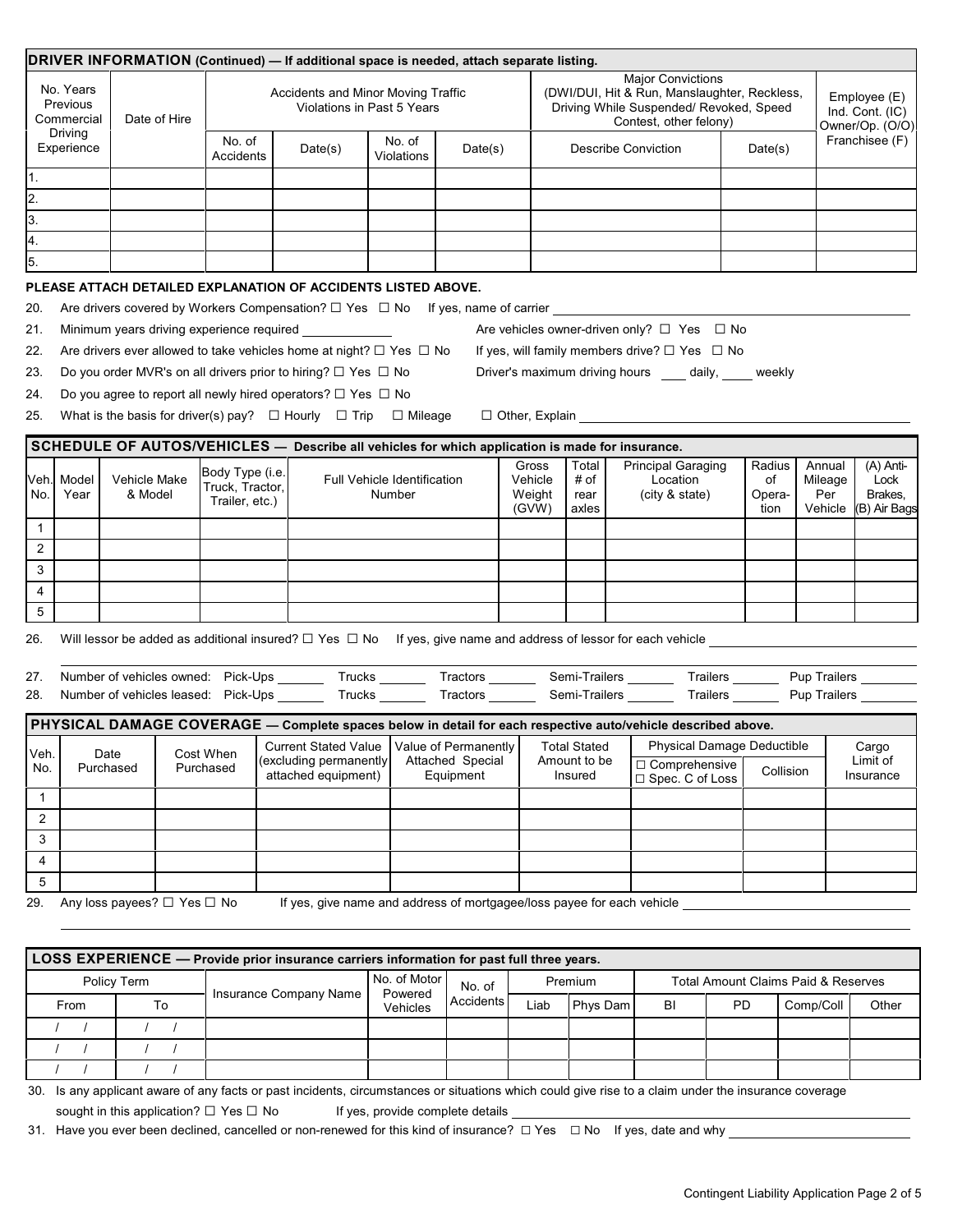# **CALIFORNIA UNINSURED MOTORISTS COVERAGE SELECTION/REJECTION FORM**

## **DO NOT SIGN UNTIL YOU READ**

### Uninsured Motorists Coverage – Option to Reject

The California Insurance Code requires an insurer to provide uninsured motorists coverage in each bodily injury liability insurance policy it issues covering liability arising out of the ownership, maintenance, or use of a motor vehicle. Those provisions also permit the insurer and the applicant to delete the coverage completely or to delete the coverage when a motor vehicle is operated by a natural person or persons designated by name. Uninsured motorists coverage insures the insured, his or her heirs, or legal representatives for all sums within the limits established by law, that the person or persons are legally entitled to recover as damages for bodily injury, including any resulting sickness, disease, or death, to the insured from the owner or operator of an uninsured motor vehicle not owned or operated by the insured or a resident of the same household. An uninsured motor vehicle includes an underinsured motor vehicle as defined in subdivision (p) of Section 11580.2 of the Insurance Code.

### Uninsured Motorists Coverage – Option to Select Lower Limits

The California Insurance Code requires an insurer to provide uninsured motorists coverage in each bodily injury liability insurance policy it issues covering liability arising out of the ownership, maintenance, or use of a motor vehicle. Those provisions also permit the insurer and the applicant to agree to provide the coverage in an amount less than that required by subdivision (m) of Section 11580.2 of the Insurance Code but not less than the financial responsibility requirements. Uninsured motorists coverage insures the insured, his or her heirs, or legal representatives for all sums within the limits established by law, that the person or persons are legally entitled to recover as damages for bodily injury, including any resulting sickness, disease, or death, to the insured from the owner or operator of an uninsured motor vehicle not owned or operated by the insured or a resident of the same household. An uninsured motor vehicle includes an underinsured motor vehicle as defined in subdivision (p) of Section 11580.2 of the Insurance Code.

### Uninsured Motorists Property Damage Coverage W here Policy Includes Collision Coverage

If Uninsured Motorists Coverage is not deleted and the policy of motor vehicle liability insurance includes collision coverage, the California Insurance Code requires an insurer to offer coverage which provides that the deductible amount, if any, to be paid by the named insured under the collision coverage shall be payable by the insurer in the event of collision involving a vehicle owned by the named insured and insured under the policy, and an uninsured motor vehicle. The named insured may elect not to accept the coverage or may waive this coverage when a motor vehicle is used or operated by a person or persons designated by name.

### Uninsured Motorists Property Damage Coverage W here Policy Does Not Include Collision Coverage

If Uninsured Motorists Coverage is not deleted and the policy of motor vehicle liability insurance does not include collision coverage, the California Insurance Code requires an insurer to offer coverage for property damage to an insured motor vehicle, but not including personal property contained therein, caused by the owner or operator of an uninsured motor vehicle. However, this requirement does not apply to a "commercial vehicle" as defined in California Insurance Code Section 260. As used in this paragraph "property damage" means payment for loss or damage to the insured motor vehicle resulting from collision, not to exceed its actual cash value or three thousand five hundred dollars (\$3,500), whichever is less, for which loss or damage the insured is legally entitled to recover from the owner or operator of an uninsured motor vehicle. Property damage does not include compensation for loss of use of the motor vehicle. The named insured may elect not to accept the coverage or may waive this coverage when a non-commercial vehicle is used or operated by a person or persons designated by name.

The options that you requested for Uninsured Motorist Coverage are reproduced on the next page. **These options determined your policy premium, but you may change them. Changing the selections may result in changes to your premium.** To make changes contact your agent.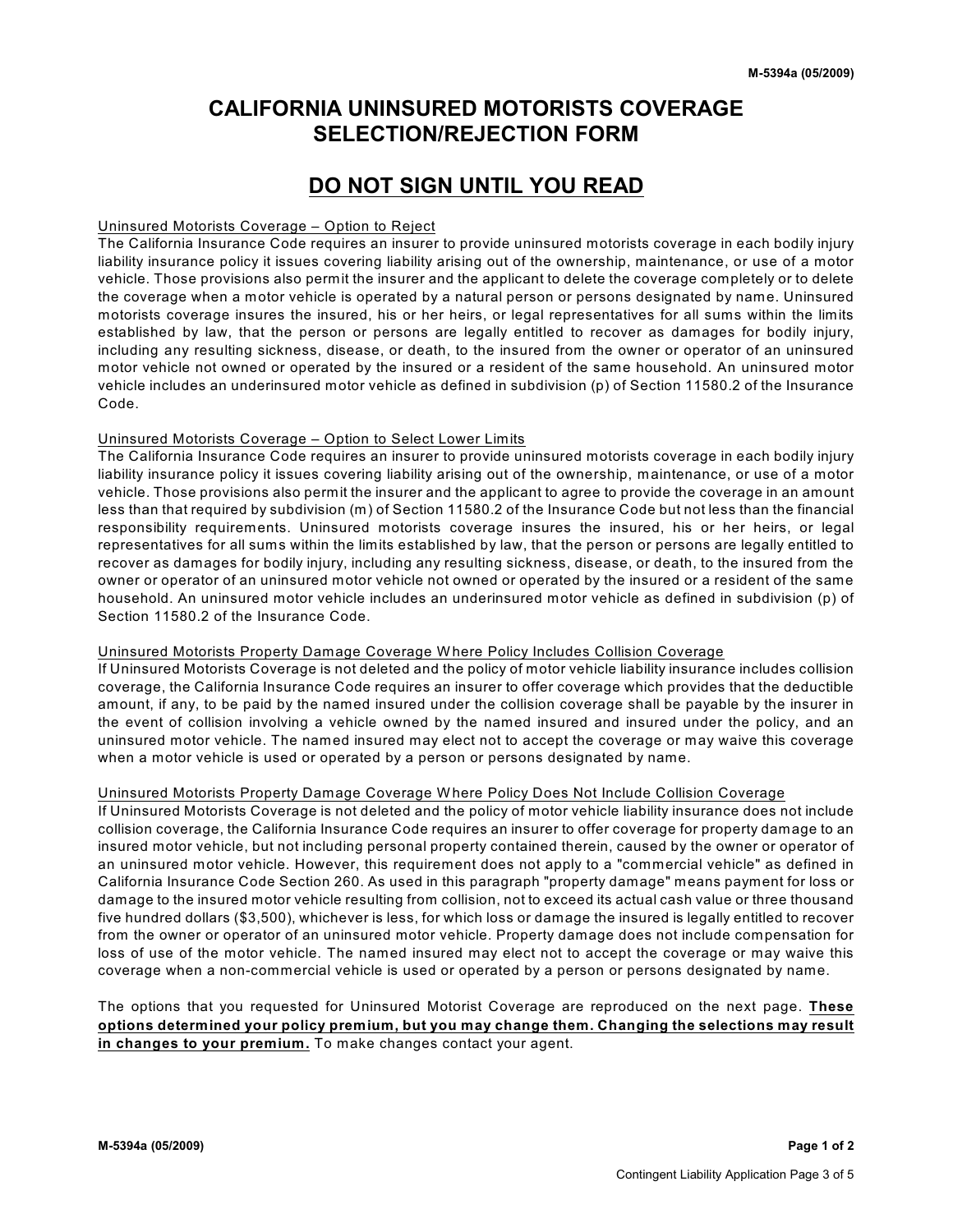### **The Named Insured selects the following** (applicable item marked  $\boxtimes$ ):

- $\Box$  Rejection of Uninsured Motorists Coverage in its entirety
- $\Box$  Selection of Uninsured Motorist Coverage at the limits shown below, which do not exceed the Liability Bodily Injury limit(s):
	- $\Box$  Split Limits:  $\Box$  Combined Single Limit (BI only): Bodily Injury per person  $\$\$ \$ Bodily Injury per accident

### **Uninsured Motorist Property Damage Coverage (Select if UM Coverage is not rejected)**

- $\Box$  On those vehicles which have Collision coverage through this policy, by checking this box I elect to have the insurance company waive my Collision deductible for collisions between an insured motor vehicle and an uninsured motor vehicle. I understand that this election will cost additional premium. If this box is unchecked then my Collision deductible will apply for collisions between an insured motor vehicle and an uninsured motor vehicle.
- $\Box$  On those vehicles which do not have Collision coverage through this policy, by checking this box I elect to purchase Uninsured Motorist Property Damage coverage as previously described on those eligible insured vehicles. I understand that this election will cost additional premium. Uninsured Motorist Property Damage coverage is not available on any "commercial vehicle," as defined in California Insurance Code section 260, and will not be provided on such insured vehicles even if this box is checked. If this box is unchecked then I reject Uninsured Motorist Property Damage coverage on all insured vehicles without Collision coverage.

I UNDERSTAND THAT THE OPTIONS I HAVE SELECTED W ILL APPLY TO ALL SUBSEQUENT RENEW ALS OF COVERAGE, AND TO ALL POLICIES OR ENDORSEMENTS W HICH EXTEND, CHANGE, SUPERSEDE OR REPLACE AN EXISTING POLICY ISSUED TO THE NAMED INSURED UNLESS CHANGED IN WRITING BY ANY NAMED INSURED.

| $\bullet$<br>v<br>$\sim$ $\sim$<br>حصا | $\overline{\phantom{a}}$<br>$-$ |
|----------------------------------------|---------------------------------|
|                                        |                                 |

Signature of Named Insured or representative Title

@

Date **Date Policy Number Policy Number Policy Number**